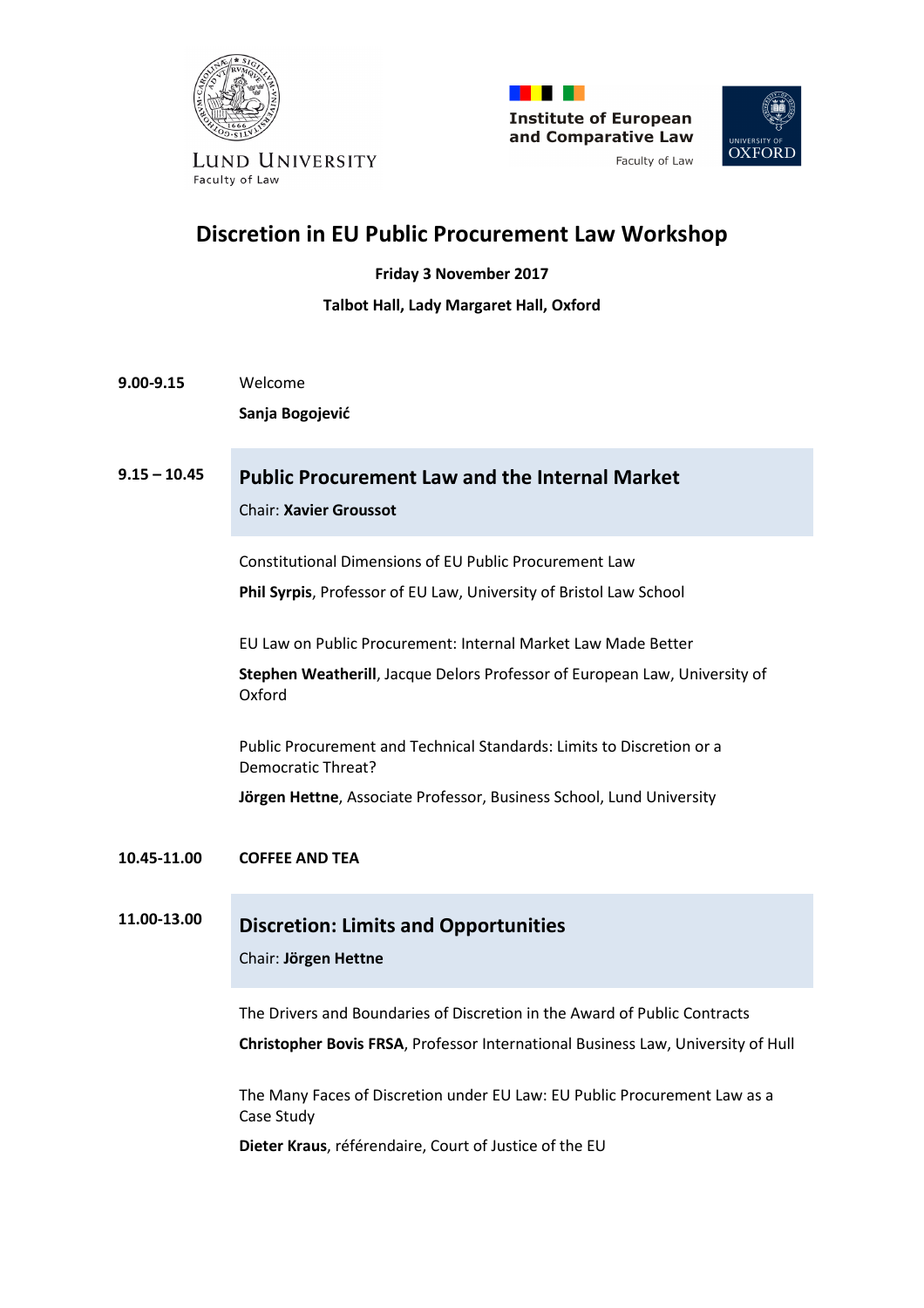Public Procurement and Human Rights: Discretion, Paradox, Divergence

**Claire Methven O'Brien**, Strategic Adviser Human Rights and Development, Danish Institute for Human Rights and **Olga Martin-Ortega**, Reader in Public International Law University of Greenwich

Some Reflections on the 'Artificial Narrowing of Competition' as a Check on Discretion in Public Procurement

**Albert Sanchez-Graells**, Reader in Economic Law, University of Bristol Law School

#### **13.00-14.00 LUNCH**

## **14.00-16.00 Environmental and Social Clauses**

Chair: **Claes Granmar**, Stockholm University, IECL Research Visitor

Limits to Contracting Authority's Discretion in Pursuing Sustainability – Public Interest and Public Procurement Law

**Marta Andrecka**, Assistant Professor, Copenhagen University

Mapping Environmental Contestation Points in EU Public Procurement Law and Policy

**Sanja Bogojević,** Associate Professor and Fellow, Lady Margaret Hall and Law Faculty Oxford University

Procuring Social Rights: Means, Ends, Conflict?

**Jeremias Prassl**, Associate Professor and Fellow, Magdalen College, Law Faculty Oxford University

The Age of Discretion - Proportionality and Social Clauses

**Xavier Groussot**, Professor of EU Law, Lund University and **Angelica Ericsson**, référendaire, Court of Justice of the EU

#### **16.00-16.15 COFFEE AND TEA**

### **16.15-17.45 Alternative Procurement Models**

Chair: **Sanja Bogojević**

Green Public Procurement: Promoting Environmental Interests in the US and the EU

**Jason J. Czarnezki**, Gilbert and Sarah Kerlin Distinguished Professor of